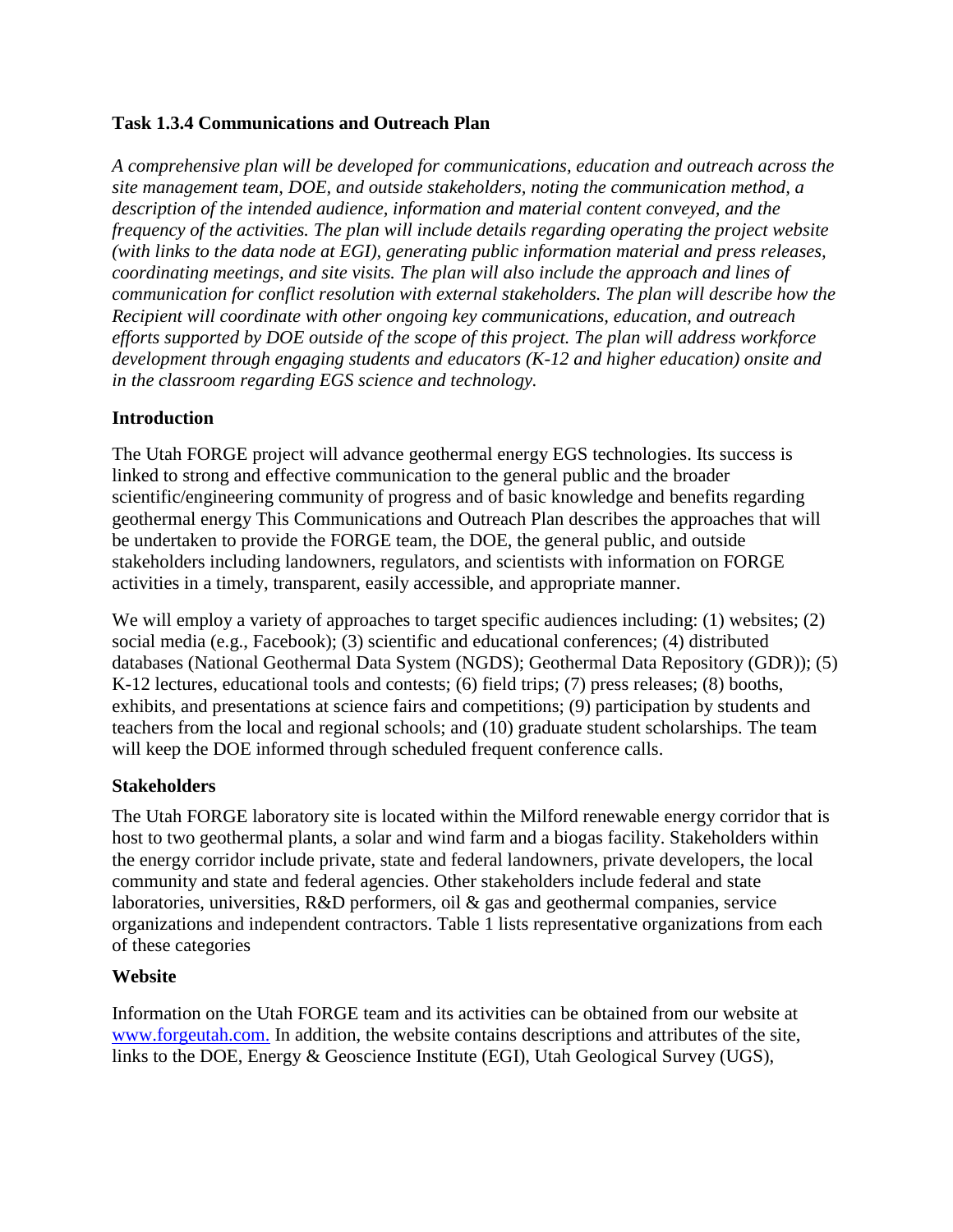Table 1. Representative stakeholder and partner organizations in addition to the DOE.

Private Developers Cyrq Energy PacifiCorp (Blundell geothermal plant) SunEdison (solar and wind) Blue Mountain Biogas

Property Owners Murphy Brown LLC Utah School and Institutional Trust Land Administration (SITLA) Bureau of Land Management Unitarian Universalist Service Committee Toni and Pat Rule Ft. Churchill Corp. Federal and state landholders

Federal and State Laboratories Idaho National Laboratory USGS UGS

**Universities** University of Utah Oklahoma University

Regulatory Agencies Bureau of Land Management Utah Division of Environmental Quality Utah State Engineer State Historic Preservation Office (SHPO)

Interested Public City of Milford Beaver County Commissioners Utah Office of Energy Development Scientific Community

Oil and Gas Industry Casa Exploration ENI Halliburton Schlumberger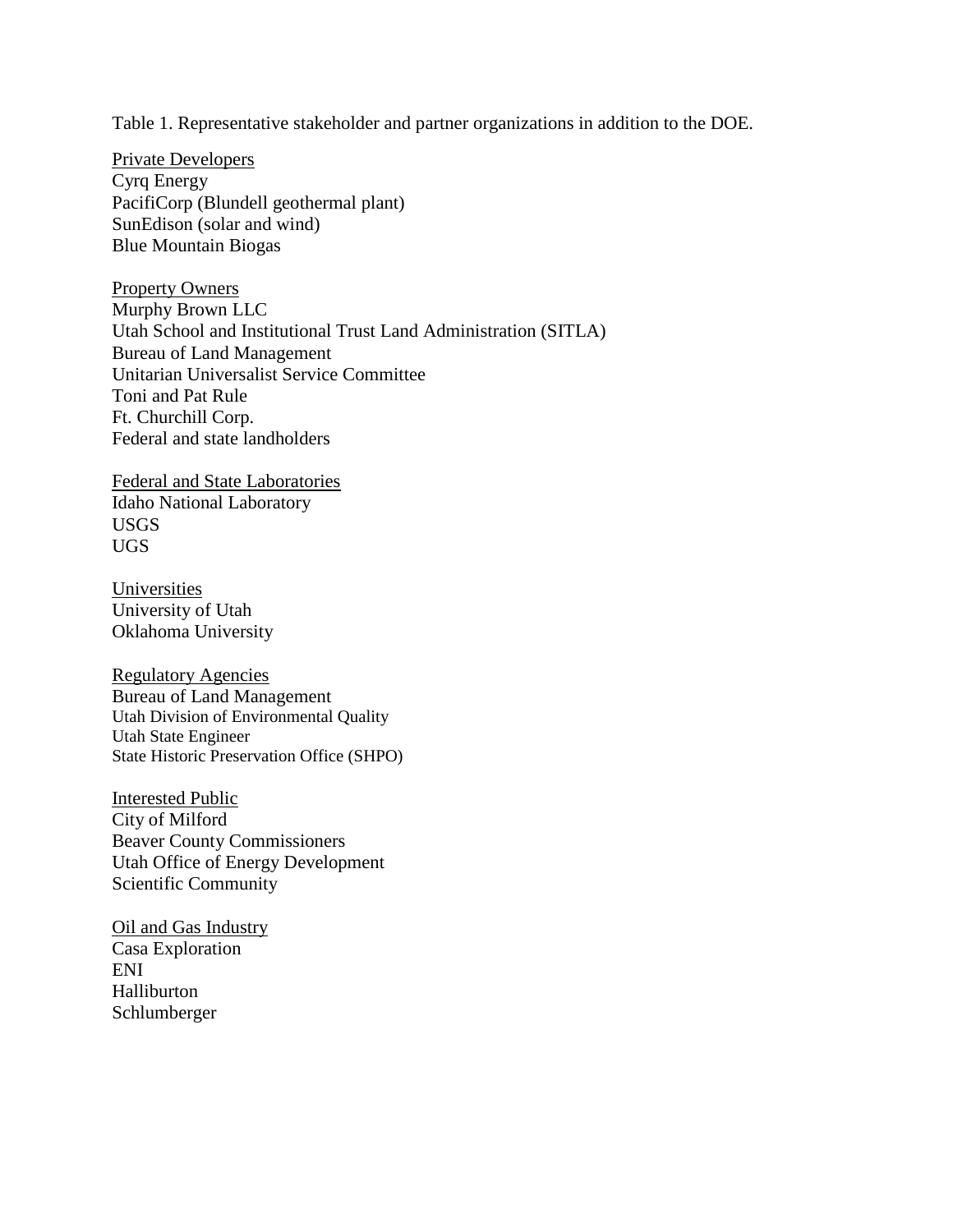University of Utah Seismic Stations and the NGDS websites, outreach activities, and recent news on EGS. The website has been fully operational since February 8, 2015.

### **Communications and Outreach Contacts**

All participants in the FORGE project are expected to contribute to communications and outreach activities as requested by the project management team (PMT) or the DOE. Dr. Joseph Moore, Managing Principal Investigator (PI), will oversee communication and outreach activities and serve as the contact point with the DOE. The PI will be supported by Ms. Gosia Skowron, EGI Project Administrator; Mr. Lance Weaver, Website Administrator; Mr. Mark Milligan, Outreach Coordinator and main point of contact for public outreach activities; and Dr. Greg Nash, Data Manager. Figure 1 shows the management structure and the relationships between the PMT, support personnel, communications, and data management. Contact information is provided in Appendix 1. Additional information is contained within the Project Management Plan (PMP).



*Figure 1: Project organization.*

The website administrator will manage the website and ensure that it is up to date. He will work closely with the outreach coordinator to provide the public with current information on the Utah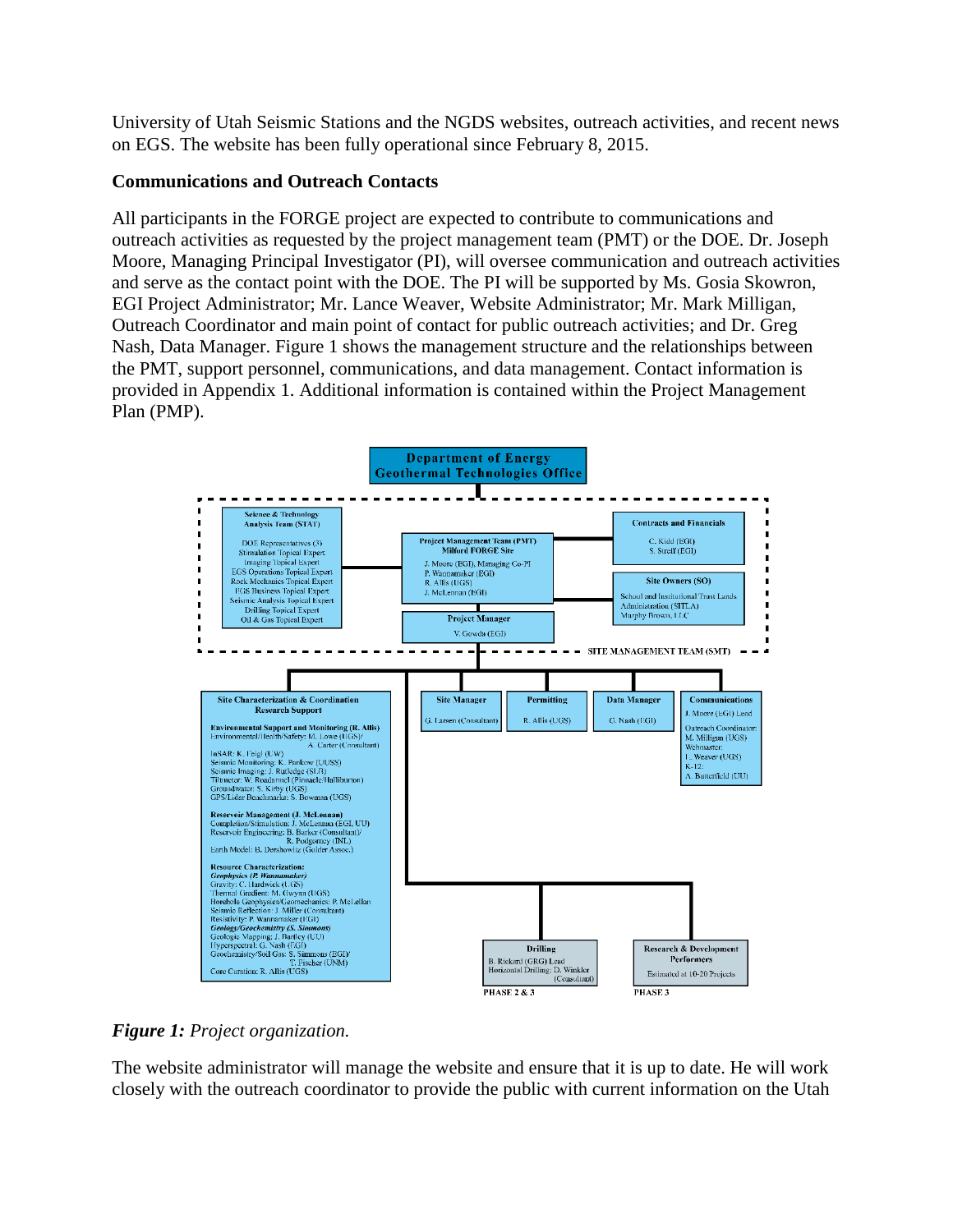FORGE project and links to other geothermal information of public interest. The outreach coordinator will seek out opportunities to highlight activities on the Utah FORGE project as well as on other pertinent geothermal activities. He will serve as a primary contact with the public and will work closely with the website administrator. The data manager will be responsible for management of the NGDS nodes and ensuring all technical information is collected and uploaded to the NGDS or Geothermal Data Repository (GDR) as prescribed by the DOE in a timely manner.

# **Communication Protocols**

Good communications are essential for promoting cost-effective research and avoiding duplication of effort and conflicts. This section describes the protocols to be followed for communications with: (1) project members; (2) the public and stakeholders; (3) the DOE; and (4) external researchers funded under the FORGE project.

- *1. Internal Communication Among Project Members:*
	- a. A web-based data repository has been established for sharing and reviewing data, material, reports, and support documents by project participants. The Managing PI can authorize access to the repository.
	- b. The Project Manager will prepare monthly briefings for the PMT team. These briefings will be augmented by individual researchers as requested by the PMT.
	- c. The co-PIs will meet at least monthly with their team to review progress and discuss potential issues, schedules, budgets and conflicts.
	- d. The Project Manager, in collaboration with the managing PI will compile individual reports prepared by team participants for the DOE quarterly reports. The reports will be approved by the managing PI and will be made available to all project participants through the web based data repository.
	- e. Team participants will meet at least twice a year to discuss progress, review plans and conduct field visits.

# *2. Communications with the Public*

Our goal is to substantially improve knowledge, understanding and appreciation of new geothermal energy technologies for the benefit of the public, state and federal legislatures, and agencies that manage public lands and resources. This will have a strong positive effect on the Utah FORGE project, FORGE researchers, their organizations and the DOE. The value of outreach activities and participation from the entire team cannot be overemphasized. The following activities will be conducted as part of the Communications and Outreach Program.

- a. Press Releases: To ensure quality, press releases shall be submitted and reviewed by the outreach coordinator and managing co-PI for approval by the PMT. PMT approval is required before the material is released. The managing PI shall provide the Geothermal Technologies Office (GTO) a courtesy copy of all press release materials for review. GTO comments and edits will be carefully considered prior to release.
- b. Social Media: A variety of social media, such as Facebook, will be utilized to provide information on Utah FORGE activities. Mr. Mark Milligan will serve as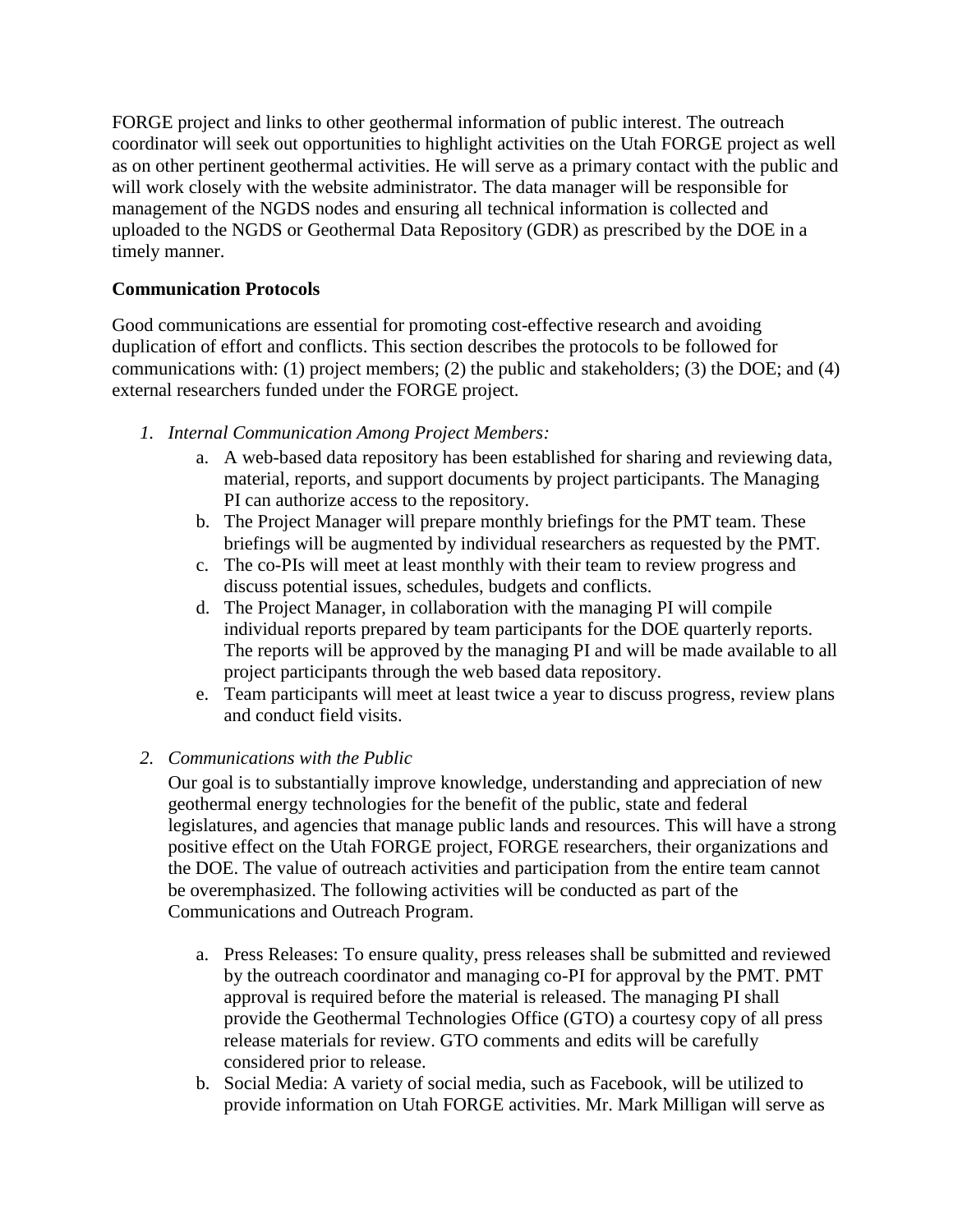the outreach coordinator and will manage these accounts. He will apprise the PMT at least on a monthly basis. Team members may defer any media contacts to the outreach coordinator.

- c. FORGE Website: The website will be maintained by the website administrator, Mr. Lance Weaver. The website administrator will work with the managing PI to ensure that the information on the website is current.
- d. Scientific Publications: All researchers will be expected to present their findings at scientific conferences. These conferences will include those that target the geothermal community (e.g., Geothermal Resources Council, Stanford Geothermal Workshop, and New Zealand Geothermal Workshop), as well as conferences of interest to the broader geoscientific community (e.g., American Geophysical Union, Geological Society of America). All materials to be published shall be reviewed by one independent (separate from authors) reviewer and approved by the respective managing co-PI.
- e. Branding: All PowerPoint materials, printed and digital, shall include, at a minimum the Utah FORGE logo and an acknowledgement of DOE funding.
- f. Public Forums: Numerous opportunities exist each year to reach out to the general public, legislators, and regulators such as local and regional science fairs and energy conferences. The outreach coordinator will solicit, identify, prioritize, and recommend public forums that provide opportunities to discuss the Utah FORGE project and geothermal energy. Recommendations for participation will be presented to the PMT for approval.
- *g.* Data Dissemination: EGI will host all data and reports generated by the project. Data generated prior to Phase 2C will be available through the GDR and its links to the NGDS. Data generated during Phases 2C and 3 will be uploaded to our NGDS compatible, data-sharing node. These data can be accessed directly through the NGDS or GDR website. EGI has served as a node on the NGDS for the last several years and is familiar with its operations (Dr. Joseph Moore was co-PI on the NGDS project). Real time seismic data can be accessed via [http://www.quake.utah.edu/helicorder/foru\\_webi.htm.](http://www.quake.utah.edu/helicorder/foru_webi.htm) This site will be accessible through a link on the GDR and Utah FORGE website.

#### *Communication with the DOE:*

The managing PI will assume responsibility for ensuring that there is open communication between the Utah FORGE team and the DOE. He will serve as the primary contact between the Utah FORGE team and the DOE.

- a. The Utah FORGE team will follow the FORGE team's communications guidelines provided by the GTO and will coordinate with other communications, education, and outreach efforts supported by the DOE outside of the scope of FORGE, as requested.
- b. Conference Calls: Conference calls with the DOE and their technical monitoring team will be conducted at regularly scheduled intervals established by the DOE project manager. It is anticipated that conference calls will be held at least monthly, and when necessary, or requested by the DOE or Utah FORGE managing PI, conference calls will be held more often. For example, it is anticipated that conference calls will be held at least weekly, when wells are being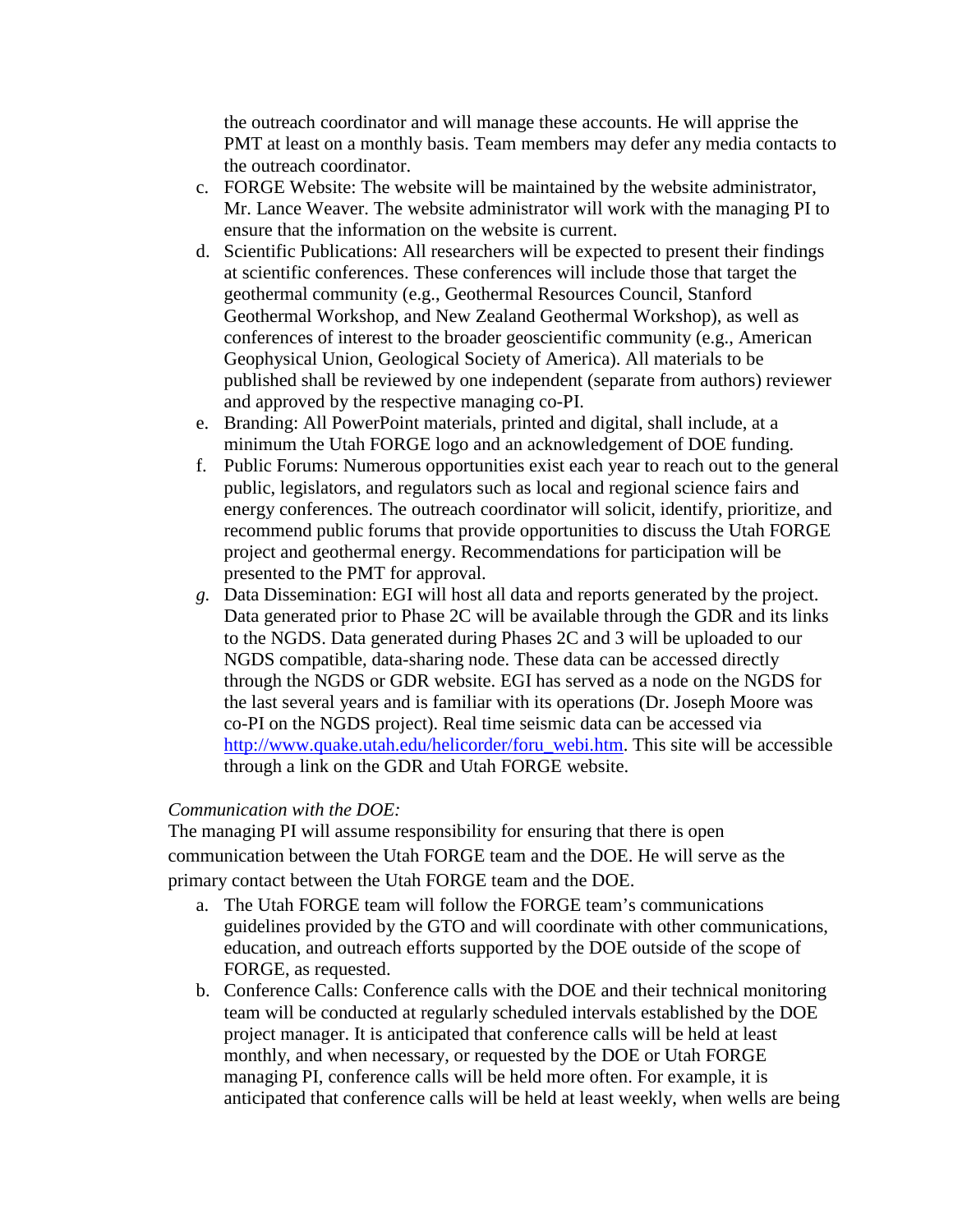drilled. These meetings will provide a useful forum for discussing potential issues and solutions. The managing PI will confer with the DOE prior to the conference calls to ensure that the appropriate team members and researchers are present.

- c. Reporting: Periodic, topical, and final reports shall be submitted in accordance with the Federal Assistance Reporting Checklist and its corresponding instructions. All reports will be submitted by the managing PI in a timely fashion following the DOE format. Research and development participants under contract to the Utah FORGE project will be required to follow the same schedules, guidelines, and protocols.
- d. Report Dissemination: Unless otherwise instructed, it will be the responsibility of the DOE to provide reports and other written communications to members of the Science and Technology Analysis Team.
- e. Science and Technology Analysis Team Reviews: Meetings will be convened twice a year to discuss project results with the DOE and the Science and Technology Analysis Team. The purpose of these meetings will be to: (1) ensure that state-of-the-art techniques from the geothermal and oil and gas industry are being employed: (2) assist in establishing research objectives and developing Funding Opportunity Announcements (FOA) for external project funding; and (3) review proposals submitted under the FOAs. A field trip to the FORGE site will be conducted as part of the meeting.

# *Communication with DOE Outside of FORGE:*

The Utah FORGE team will work closely with the DOE to ensure that we project a single, coherent message regarding the Utah FORGE project, EGS activities, and geothermal energy in general. In addition to working with the DOE FORGE team as outlined under the section "Communications with DOE", the Utah FORGE team will strive to coordinate with DOE on projects outside of the FORGE program.

The Utah FORGE team can coordinate with DOE outreach, education, and communication activities hosted outside the FORGE program in several ways. As a first step, we can work with FORGE project and communication managers to identify key personnel in DOE responsible for these activities. Once the appropriate personnel are identified, we can host a series of webinars to discuss the Utah FORGE team's outreach and education program and the best approaches to support the DOE activities occurring outside the FORGE project. The Utah FORGE team has decades of experience in all phases of geothermal development and can, in addition to providing information on the Utah FORGE project, help the DOE in developing material on conventional geothermal resource development.

Coordination can be maintained through quarterly or, if needed, more frequent webinars and telephone conferences. The meeting schedule will be based on the level of effort requested by the DOE. These meetings will include the DOE FORGE communications managers. Interested individuals outside the Utah FORGE team will be invited to participate in scheduled calls with the DOE.

The Utah FORGE team can provide assistance to the DOE by preparing written material for briefings and outreach activities, participating in briefings and outreach activities, providing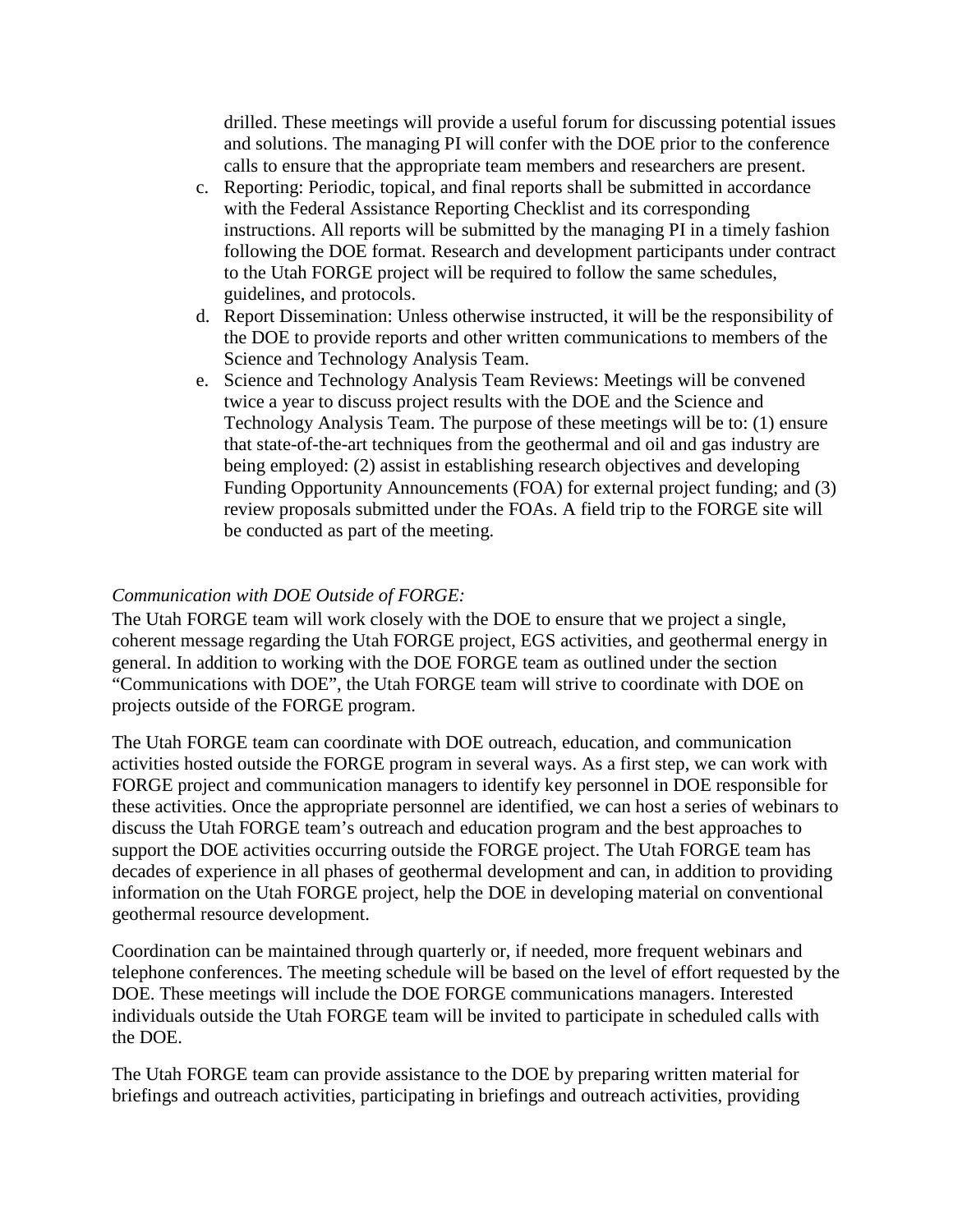links to its website and social media sites, and sending press releases to and personally contacting local, Utah media outlets.

### **Student Educational Outreach Activities**

The FORGE team recognizes the great value in teaching the advantages of geothermal energy, describing the value of Utah FORGE and EGS projects, and preparing tomorrow's workforce through engaging teachers and students in active, cutting-edge science and technology. We will conduct outreach activities tailored to specific educational levels. Outreach activities will be made available to local and national students. In addition to the activities listed under Communications with the Public, the following activities specifically address student needs.

*K-12*: The FORGE team will collaborate with the Salt Lake City based National Energy Foundation (NEF; [https://nef1.org/\)](https://nef1.org/) to develop and prepare geothermal educational materials as budget allows in Phase 3. NEF currently has an industry funded initiative preparing natural gas educational materials for elementary school students (roughly 100,000 students reached in 20 states) that may serve as a model. Electronic material will include posters and workbooks that can be downloaded from the website and used as teaching materials for student science classes.

*High School:* In addition to providing electronic materials to the K-12 sector across the nation, the Utah FORGE team will conduct outreach events throughout the state. Dr. Anthony Butterfield, an Assistant Professor in the Department of Chemical Engineering at the University of Utah, will develop hands-on teaching modules and organize outreach activities for the Utah FORGE project. Dr. Butterfield's has extensive experience in the field of STEM pedagogy research, focusing on the interface between hands-on active learning and simulated systems. For approximately five years, he has managed an outreach team of approximately 20 undergraduates. This team visits over 2,000 K-12 students in their classrooms each year, has active contact with scores of teachers throughout the state, and has developed over 30 K-12 STEM teaching modules for various levels of student sophistication. Each year this team also conducts outreach trips through rural Utah, visiting hundreds of students who would typically be neglected by large universities.

For this work, Dr. Butterfield and his outreach team will develop at least two hands-on teaching modules, which will familiarize students (and the public) with the core engineering principles and goals behind the Utah FORGE project. These modules will include detailed instructions for K-12 educators, along with curricular ties and assessment tools. Modules will be made available online to the public, along with the outreach team's existing collection (http://www.che.utah.edu/outreach/teaching\_modules). Dr. Butterfield's team of undergraduate mentors will use their many existing contacts with high school teachers throughout the state and their experience with rural outreach events to execute this project's rural outreach campaign. At least one rural trip will be conducted per year. Furthermore, the developed teaching modules will be used in outreach events throughout the Salt Lake valley year-round and incorporated into at least one of the three summer camps performed by Dr. Butterfield's outreach team each year.

The Utah FORGE team will participate in science fairs to bring students a better understanding of geothermal technologies and concepts. In February, 2015, the Utah FORGE team participated in Utah STEM Fest, a fair dedicated to science, technology, engineering and mathematics.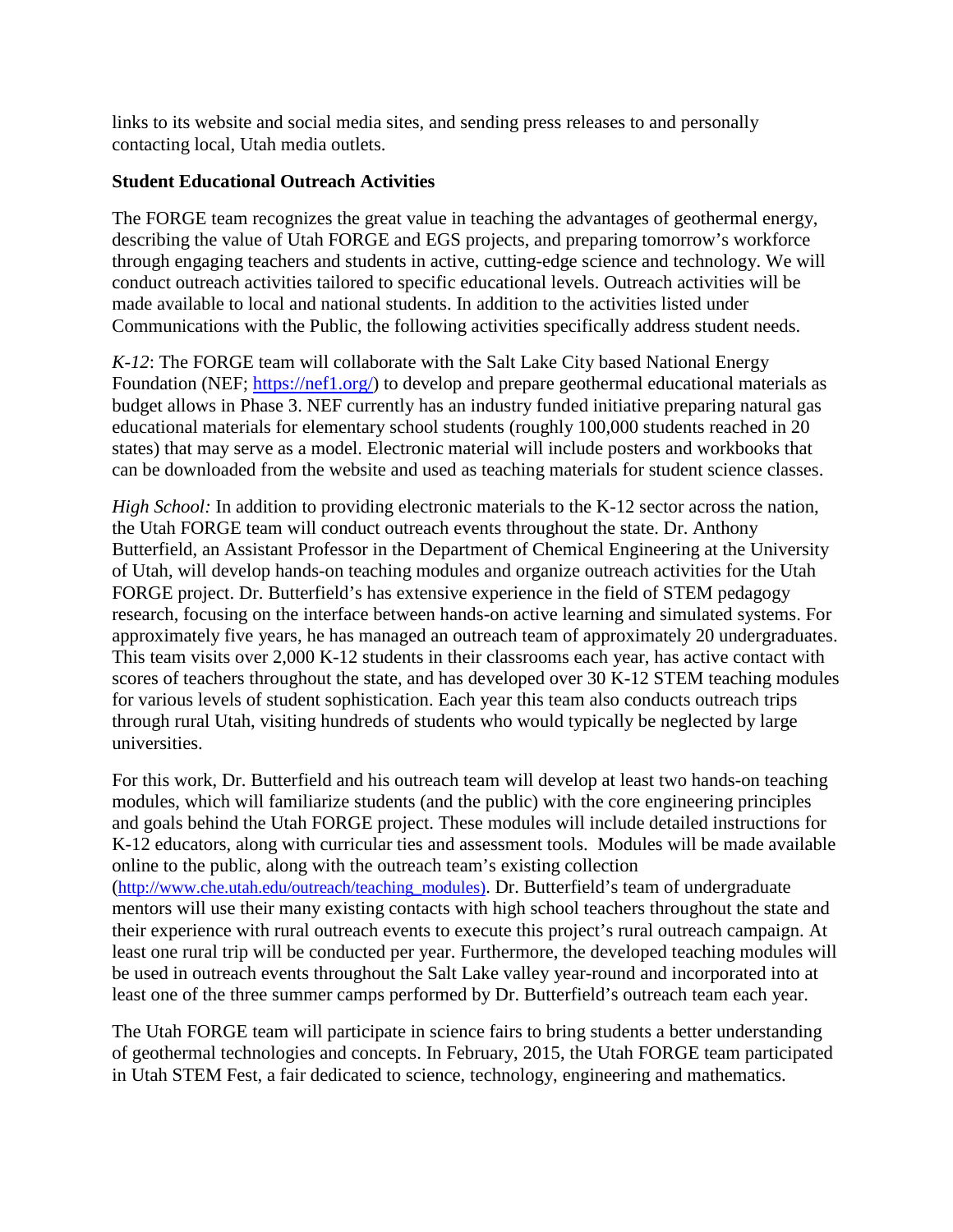Students from Milford High School will participate directly in the Utah FORGE project. The Utah FORGE team is coordinating its efforts with Milford High School Principal David Cluff, who is enthusiastic about fostering learning opportunities for his students. Mr. Cluff has agreed to provide space on the high school campus for a ground motion detector and library space for a web-connected monitor so that students and faculty can observe real time seismic activity being recorded by University of Utah Seismic Station seismometers. Lectures and site field trips will be conducted for students. In addition, we will seek opportunities for students to participate in site surveys, data collection, and site monitoring.

*Higher Education:* The Utah FORGE project will provide many undergraduate and graduate student opportunities, including internships, part time jobs, and thesis research. EGI has a long history of supporting students at the University of Utah and has worked closely with students from many universities around the world. Since its founding in 1975, more than 100 University of Utah students have earned advanced degrees (M.S. and Ph.D) working under researchers from EGI. In addition, DOE-funded projects have supported scores of undergraduate students. These students have conducted research, compiled data, and helped prepare reports. Many have gone on to earn advanced degrees. EGI and the University of Utah have arguably provided more financial and research opportunities to students earning advanced degrees on topics related to geothermal energy than any other institution in the United States.

The EGI-managed Raft River EGS demonstration project supported two Ph.D research projects in Chemical Engineering and Mechanical Engineering, as well as an M.S. project in Chemical Engineering. Phase 1 of the FORGE project is providing support for a geology and geophysics M.S. student. This student is evaluating seismic data collected during the last 20 years in the Utah FORGE project area.

At the University of Utah, project funds will support student research in the Department of Geology and Geophysics, University of Utah Seismic Stations, the Department of Chemical Engineering and the Department of Education. Additional funds will support students and researchers at universities across the country, including Temple University, University of New Mexico and the University of Wisconsin at Madison.

To our knowledge, there are no efforts being undertaken by any organization to evaluate the effectiveness of geothermal outreach activities to different sectors of the public. We believe such information is essential for developing the most effective approaches and materials for communicating the benefits of geothermal energy. The graduate student in education will work toward this goal.

#### **Other Initiatives**

The Utah FORGE project proposes to establish a Jules Verne Student Competition for a novel approach to heat extraction from an EGS system. The competition will involve teams from universities across the country.

#### **Conflict Resolution with External Stakeholders:**

Conflict resolution will be the responsibility of the PMT. In this section, we consider conflict resolution with external stakeholders (e.g. landowners). Conflict resolution with R&D performers and contractors will be explicitly considered within the provisions set forth in the